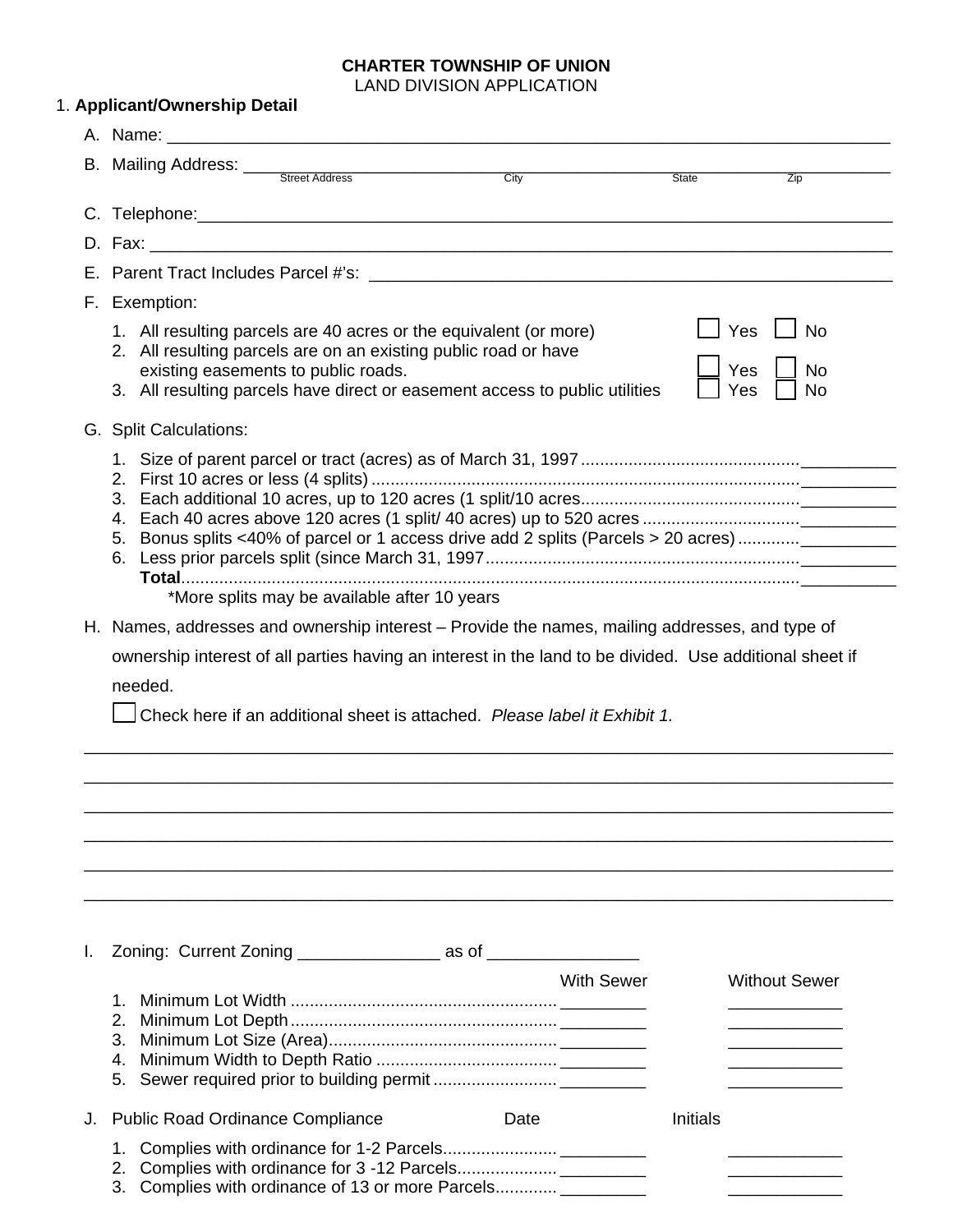## 2. **Property Detail**

| A. Address of Property_                                                                        |                                                        | City                                                                                                                                                                                                                                                                                                                                                                                                                                                       |       |     |  |  |  |
|------------------------------------------------------------------------------------------------|--------------------------------------------------------|------------------------------------------------------------------------------------------------------------------------------------------------------------------------------------------------------------------------------------------------------------------------------------------------------------------------------------------------------------------------------------------------------------------------------------------------------------|-------|-----|--|--|--|
|                                                                                                |                                                        |                                                                                                                                                                                                                                                                                                                                                                                                                                                            | State | Zip |  |  |  |
|                                                                                                |                                                        |                                                                                                                                                                                                                                                                                                                                                                                                                                                            |       |     |  |  |  |
| C. Legal Description of Property to be Divided (include existing easements and covenants.) Use |                                                        |                                                                                                                                                                                                                                                                                                                                                                                                                                                            |       |     |  |  |  |
| additional sheet if necessary.                                                                 |                                                        |                                                                                                                                                                                                                                                                                                                                                                                                                                                            |       |     |  |  |  |
| Check here if an additional sheet is attached. Please label it Exhibit 2.                      |                                                        |                                                                                                                                                                                                                                                                                                                                                                                                                                                            |       |     |  |  |  |
|                                                                                                |                                                        |                                                                                                                                                                                                                                                                                                                                                                                                                                                            |       |     |  |  |  |
|                                                                                                |                                                        |                                                                                                                                                                                                                                                                                                                                                                                                                                                            |       |     |  |  |  |
| covenant.)                                                                                     |                                                        | D. Legal Description of Parcels to be Created (Including all remnant parcels, including all easements and                                                                                                                                                                                                                                                                                                                                                  |       |     |  |  |  |
|                                                                                                |                                                        | Check here if an additional sheet is attached. Please label it Exhibit 3.                                                                                                                                                                                                                                                                                                                                                                                  |       |     |  |  |  |
|                                                                                                |                                                        |                                                                                                                                                                                                                                                                                                                                                                                                                                                            |       |     |  |  |  |
|                                                                                                |                                                        |                                                                                                                                                                                                                                                                                                                                                                                                                                                            |       |     |  |  |  |
| E. Option 1                                                                                    |                                                        |                                                                                                                                                                                                                                                                                                                                                                                                                                                            |       |     |  |  |  |
|                                                                                                |                                                        | Attach a copy of survey showing items listed in option 2 below. (See Ordinance 1997-8 Section V.C)                                                                                                                                                                                                                                                                                                                                                         |       |     |  |  |  |
| Option 2                                                                                       |                                                        |                                                                                                                                                                                                                                                                                                                                                                                                                                                            |       |     |  |  |  |
|                                                                                                | See Ordinance 1997-8 Section V.C. paragraph 2.         |                                                                                                                                                                                                                                                                                                                                                                                                                                                            |       |     |  |  |  |
| requirements.                                                                                  |                                                        | In place of survey of resulting parcels, I am submitting a land sketch of resulting parcels with items listed<br>below. By doing this, I waive any right to notification within 45 days of submittal. I also agree to resubmit a<br>survey by a licensed land surveyor if the sketch provided fails to clearly and accurately show sufficient<br>details to determine the descriptions of resulting parcels and to demonstrate conformity to all ordinance |       |     |  |  |  |
|                                                                                                |                                                        |                                                                                                                                                                                                                                                                                                                                                                                                                                                            | Date: |     |  |  |  |
|                                                                                                | F. Attach 3 copies of Tentative Parcel Map to Include: |                                                                                                                                                                                                                                                                                                                                                                                                                                                            |       |     |  |  |  |
| the parcel map.                                                                                |                                                        | Date, north arrow, scale, and name and address of individual or firm responsible for completion of                                                                                                                                                                                                                                                                                                                                                         |       |     |  |  |  |
| $\bullet$                                                                                      | Name and address of applicant.                         |                                                                                                                                                                                                                                                                                                                                                                                                                                                            |       |     |  |  |  |
| $\bullet$                                                                                      | point of beginning to nearest corner of parent parcel. | Proposed lot lines and their dimensions. Square footage of each parcel. Location & distance form                                                                                                                                                                                                                                                                                                                                                           |       |     |  |  |  |
| $\bullet$                                                                                      |                                                        | Location and nature of proposed ingress and egress locations to any existing public or private                                                                                                                                                                                                                                                                                                                                                             |       |     |  |  |  |
|                                                                                                |                                                        | roads. Include a single copy of driveway permit from the Road Commission.<br>Location and nature of any public or private street, driveway, lake or stream, access, or utility                                                                                                                                                                                                                                                                             |       |     |  |  |  |
|                                                                                                |                                                        | easements to be located within any proposed lot or parcel to benefit the same.                                                                                                                                                                                                                                                                                                                                                                             |       |     |  |  |  |

- Any existing buildings, wells and septic fields, public or private streets, and driveways within 100 feet of all proposed lots or parcels.
- Zoning designation of all proposed lots or parcels.
- Proposed method of storm drainage. "B" and "I" Zoning only.
- Previous splits made after March 31, 1997.
- Unbuildable lots marked as such.
- Proposed Driveways
- G. Registered deed showing ownership and number of divisions transferred (for property bought after March 31, 1997)